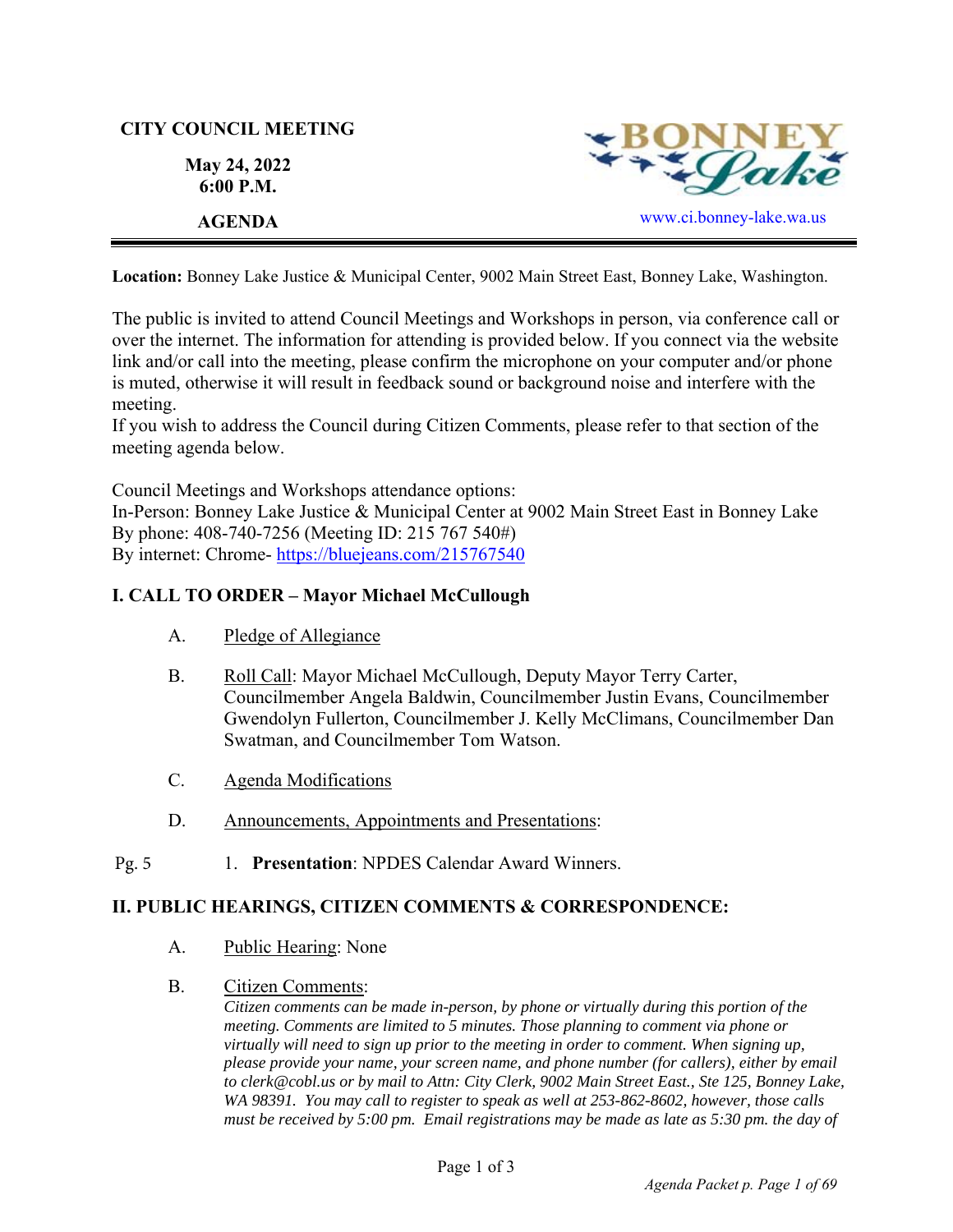*the meeting. During the meeting, your name will be called when it is your turn. Your microphone will be activated, and you will be able to comment. Those physically appearing at the Council meeting to speak during citizen comments do not need to sign up but will be asked to state their name and address for the meeting record. With the ability of the public to address the Council via phone, virtually or in-person, the City Clerk's Office will no longer accept citizen comments to be read by staff into the record.*

C. Correspondence: None

## **III. COUNCIL COMMITTEE REPORTS:**

- A. Finance Committee
- B. Community Development Committee
- C. Public Safety Committee
- D. Other Reports

#### **IV. CONSENT AGENDA:**

*The items listed below may be acted upon by a single motion and second of the City Council. By simple request to the Chair, any Councilmember may remove items from the Consent Agenda for separate consideration after the adoption of the remainder of the Consent Agenda items.*

A. **Approval of Corrected Minutes:** May 3, 2022, Council Workshop. Pg. 19

- B. **Approval of Accounts Payable and Utility Refund Checks/Vouchers:**  Accounts Payable check/vouchers #91396 - #91493 and wire transfers #26152969, #26408094, #2022040721, #2022050201, #2022050202, #2022050203, #2022050204 and #2022050301 in the amount of \$1,466,964.09. Accounts Payable check/vouchers #91494 - #91567 in the amount of \$10,855.07.
- C. **Approval of Payroll:** May 1 15, 2022 for checks #34608-34614 including Direct Deposits and Electronic Transfers totaling \$712,133.71. Voids:
- D. **AB22-75 Resolution 3048**  A Resolution Of The City Council Of The City Of Bonney, Lake, Pierce County Washington, Authorizing The Mayor To Approve A Change Order To The Contract With Bates Roofing, LLC For The Replacement Of The Roof On The Lions 4 Kids House. Pg. 25
- E. **AB22-77 Resolution 3050**  A Resolution Of The City Council Of The City Of Bonney, Lake, Pierce County, Washington, Authorizing The Mayor To Reject All Quotes For The Traffic Curb Improvements. Pg. 27
- F. **AB22**-**78 Resolution 3051** A Resolution Of The City Council Of The City Of Bonney, Lake, Pierce County, Washington Authorizing The Mayor To Sign The Interagency Agreement 1AA22528 Between Washington Administrative Office Of The Courts And Bonney Lake Municipal Court. Pg. 31